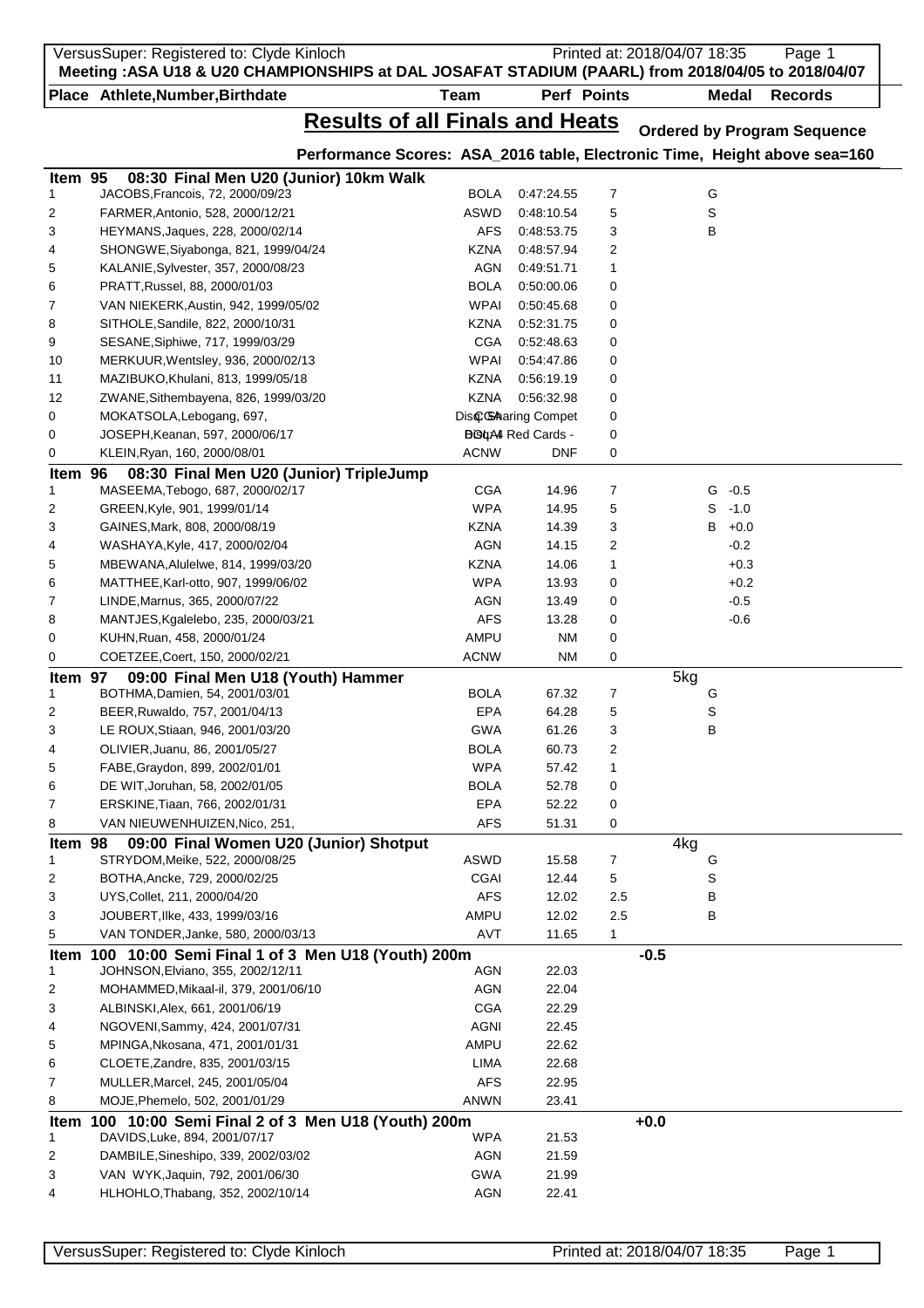| VersusSuper: Registered to: Clyde Kinloch<br>Printed at: 2018/04/07 18:35<br>Page 2 |                                                                                                    |                          |                    |        |              |                |
|-------------------------------------------------------------------------------------|----------------------------------------------------------------------------------------------------|--------------------------|--------------------|--------|--------------|----------------|
|                                                                                     | Meeting : ASA U18 & U20 CHAMPIONSHIPS at DAL JOSAFAT STADIUM (PAARL) from 2018/04/05 to 2018/04/07 |                          |                    |        |              |                |
|                                                                                     | Place Athlete, Number, Birthdate                                                                   | <b>Team</b>              | Perf Points        |        | <b>Medal</b> | <b>Records</b> |
| 5                                                                                   | GALANT, Cohen, 529, 2002/01/17                                                                     | <b>ASWD</b>              | 22.50              |        |              |                |
| 6                                                                                   | NDHLOVU, Vuyo, 474, 2002/01/08                                                                     | AMPU                     | 22.69              |        |              |                |
| 7                                                                                   | MOSS, Mvuyo, 699, 2002/03/12                                                                       | <b>CGA</b>               | 23.15              |        |              |                |
| 8                                                                                   | NKHAHLE, Rappie, 247, 2002/02/17                                                                   | <b>AFS</b>               | 23.48              |        |              |                |
|                                                                                     | Item 100 10:00 Semi Final 3 of 3 Men U18 (Youth) 200m                                              |                          |                    | $-0.3$ |              |                |
| 1                                                                                   | WEBER, Jayson, 920, 2001/01/01                                                                     | <b>WPA</b>               | 21.76              |        |              |                |
| 2                                                                                   | JOSIAS, Jesse, 904, 2002/03/27                                                                     | <b>WPA</b>               | 22.00              |        |              |                |
| 3<br>4                                                                              | FOURIE, Regard, 672, 2002/01/05<br>CLOETE, Keenan, 224, 2002/02/23                                 | <b>CGA</b><br><b>AFS</b> | 22.22<br>22.32     |        |              |                |
| 5                                                                                   | SWART, Adrian, 100, 2002/05/28                                                                     | <b>BOLA</b>              | 22.38              |        |              |                |
| 6                                                                                   | SEGATHLE, Rorisang, 425, 2001/01/31                                                                | <b>AGNI</b>              | 22.75              |        |              |                |
| 7                                                                                   | RASEFATE, Atlegang, 845, 2001/06/16                                                                | LIMA                     | 23.27              |        |              |                |
| 8                                                                                   | ENOCK, Carlin, 671, 2001/02/23                                                                     | <b>CGA</b>               | 40.35              |        |              |                |
|                                                                                     | Item 101 10:00 Final Women U20 (Junior) LongJump                                                   |                          |                    |        |              |                |
| 1                                                                                   | WRIGHT, Michaela, 222, 1999/08/16                                                                  | <b>AFS</b>               | 5.61               | 7      | $G + 0.6$    |                |
| 2                                                                                   | COETZEE, Marike, 117, 1999/03/01                                                                   | <b>ACNW</b>              | 5.55               | 5      | S<br>$-0.1$  |                |
| 3                                                                                   | DUNCAN, Lene, 923, 2000/02/17                                                                      | <b>WPAI</b>              | 5.53               | 3      | B<br>$+1.1$  |                |
| 4                                                                                   | JORDAAN, Nerine, 126, 1999/04/01                                                                   | <b>ACNW</b>              | 5.46               | 2      | $+1.1$       |                |
| 5                                                                                   | WOLMARANS, Kiara, 890, 1999/03/16                                                                  | <b>WPA</b>               | 5.44               | 1      | $+0.9$       |                |
| 6                                                                                   | VAN BERS, Cindy, 320, 1999/06/14                                                                   | AGN                      | 5.26               | 0      | $-0.1$       |                |
| 7                                                                                   | TALJAARD, Geena, 138, 1999/07/26                                                                   | <b>ACNW</b>              | 5.25               | 0      | $+0.7$       |                |
| 8                                                                                   | NIEMAND, Nadene, 641, 2000/01/07                                                                   | <b>CGA</b>               | 5.10               | 0      | $+1.4$       |                |
| 9                                                                                   | HASEKANYANA, Itumeleng, 621,                                                                       | <b>CGA</b>               | 5.07               | 0      | $+0.0$       |                |
| 10                                                                                  | WELGEMOED, Helenè, 147, 1999/01/09                                                                 | <b>ACNW</b>              | 4.99               | 0      | $+0.2$       |                |
| 11<br>0                                                                             | SCHOBO, Katlego, 307, 1999/01/28                                                                   | <b>AGN</b><br>AMPU       | 4.19<br><b>DNR</b> | 0<br>0 | $+0.8$       |                |
| 0                                                                                   | MBATSANE, Lusanda, 440, 2000/09/15<br>WICHMANN, Michelle, 330, 2000/07/26                          | <b>AGN</b>               | <b>DNR</b>         | 0      |              |                |
| 0                                                                                   | MOFOKENG, Mapaseka, 291, 1999/07/14                                                                | AGN                      | <b>DNR</b>         | 0      |              |                |
| 0                                                                                   | RABIE, Kayla, 643,                                                                                 | <b>CGA</b>               | <b>DNR</b>         | 0      |              |                |
| Item                                                                                | 102 10:20 Semi Final 1 of 3 Men U20 (Junior) 200m                                                  |                          |                    | $+0.3$ |              |                |
| 1                                                                                   | ELS, Ruben, 344, 2000/01/11                                                                        | AGN                      | 21.22              |        |              |                |
| 2                                                                                   | MLENGA, Retshidisitswe, 377,                                                                       | <b>AGN</b>               | 21.56              |        |              |                |
| 3                                                                                   | VAN STADEN, Sherwan, 781,                                                                          | EPA                      | 22.23              |        |              |                |
| 4                                                                                   | CORDIER, Donovan, 495, 1999/02/24                                                                  | ANWN                     | 22.28              |        |              |                |
| 5                                                                                   | ISAACS, Justin, 70, 2000/10/12                                                                     | <b>BOLA</b>              | 22.51              |        |              |                |
| 6                                                                                   | VAN RENSBURG, Kevin, 947, 2000/01/14                                                               | CGAI                     | 22.67              |        |              |                |
| 7                                                                                   | KUNZ, Pieter, 459, 2000/04/07                                                                      | AMPU                     | 22.72              |        |              |                |
| 8                                                                                   | MAIWASHE, Mafamedza, 841,                                                                          | LIMA                     | 23.49              |        |              |                |
|                                                                                     | Item 102 10:20 Semi Final 2 of 3 Men U20 (Junior) 200m                                             |                          |                    | $+0.4$ |              |                |
| 1                                                                                   | DLODLO, Thando, 670, 1999/04/22                                                                    | <b>CGA</b>               | 20.77              |        |              |                |
| 2<br>3                                                                              | MONARENG, Thembo, 381, 1999/02/14<br>MEYER, Carl, 693, 1999/01/05                                  | <b>AGN</b><br><b>CGA</b> | 21.53<br>21.99     |        |              |                |
| 4                                                                                   | FREITAS, Michael, 837, 1999/11/25                                                                  | LIMA                     | 22.41              |        |              |                |
| 5                                                                                   | ABRAHAMS, Jaydin, 223, 1999/03/11                                                                  | <b>AFS</b>               | 22.49              |        |              |                |
| 6                                                                                   | LEKGAU, Jonas, 840, 1999/10/23                                                                     | LIMA                     | 23.06              |        |              |                |
| 7                                                                                   | DAMARAH, Angus, 254, 2000/04/24                                                                    | <b>AFSI</b>              | 23.10              |        |              |                |
| 0                                                                                   | KLAASEN, Charles, 74, 1999/04/23                                                                   | <b>BOLA</b>              | <b>DNR</b>         |        |              |                |
| Item                                                                                | 102 10:20 Semi Final 3 of 3 Men U20 (Junior) 200m                                                  |                          |                    | $+0.2$ |              |                |
| 1                                                                                   | MATSOSO, Tsebo, 237, 1999/05/27                                                                    | AFS                      | 21.17              |        |              |                |
| 2                                                                                   | JOUBERT, Matthew, 356, 2000/04/24                                                                  | AGN                      | 22.02              |        |              |                |
| 3                                                                                   | WASIME, Anayo, 418, 1999/11/08                                                                     | <b>AGN</b>               | 22.06              |        |              |                |
| 4                                                                                   | WILLIAMS, Junaid, 113, 1999/02/22                                                                  | <b>BOLA</b>              | 22.15              |        |              |                |
| 5                                                                                   | GASA, Phelalani, 226, 2000/09/14                                                                   | <b>AFS</b>               | 22.18              |        |              |                |
| 6                                                                                   | LABUSCHAGNE, Keagan, 499,                                                                          | ANWN                     | 22.61              |        |              |                |
| 7                                                                                   | DE WAAL, Alexio, 152, 2000/03/04                                                                   | <b>ACNW</b>              | 22.78              |        |              |                |
| 8                                                                                   | NGQOSHANA, Xola, 559, 1999/03/09                                                                   | <b>ATRA</b>              | 23.03              |        |              |                |
| Item                                                                                | 103 10:30 Final Men U20 (Junior) Polevault                                                         |                          |                    |        |              |                |
| 1                                                                                   | VAN WYK, Valco, 108, 2000/07/26                                                                    | <b>BOLA</b>              | 5.15               | 7      | G            |                |
| 2                                                                                   | VAN DER WATT, Ekhardt, 103,                                                                        | <b>BOLA</b>              | 4.70               | 5      | S            |                |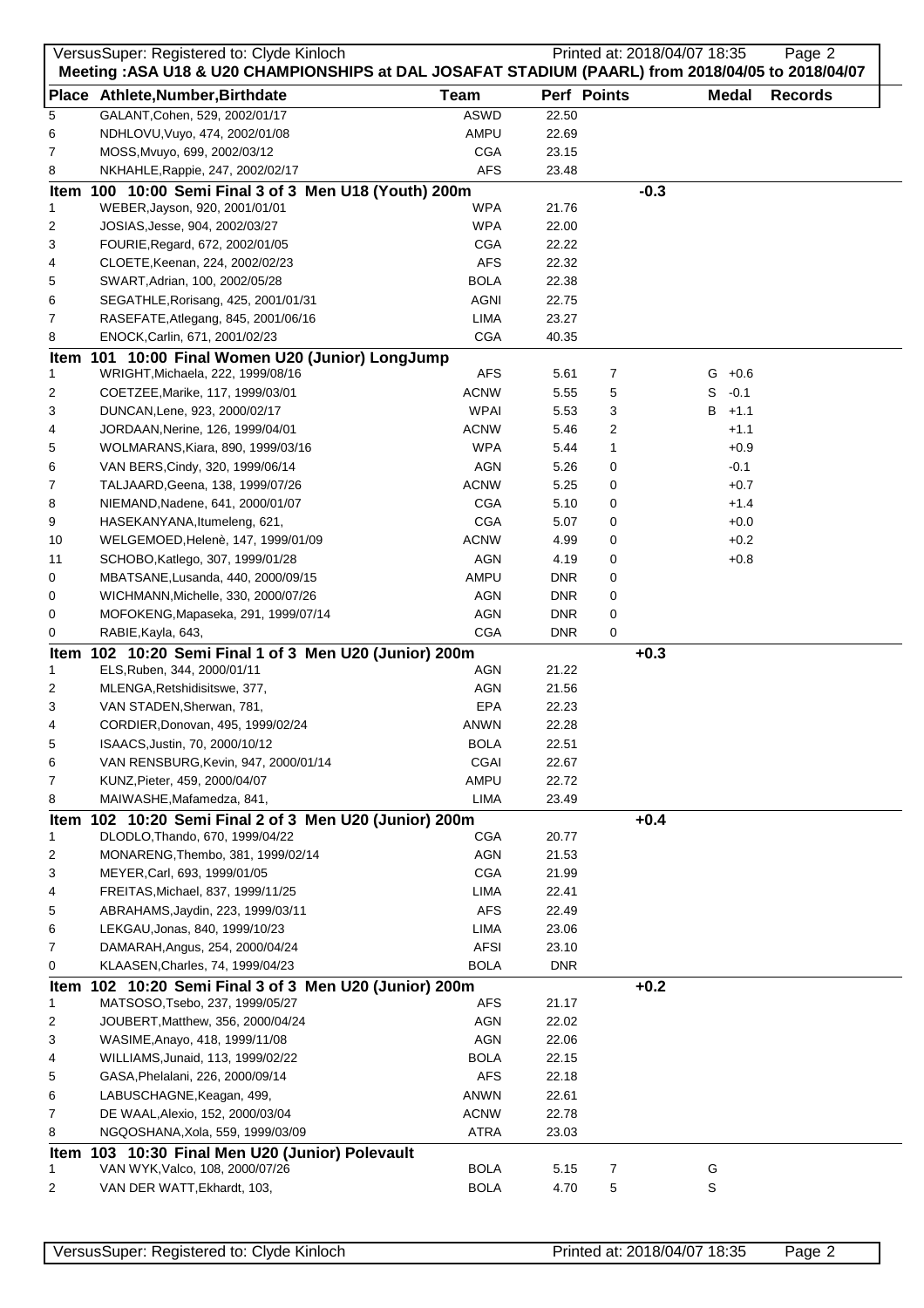|        | VersusSuper: Registered to: Clyde Kinloch                                                         |              |            |             | Printed at: 2018/04/07 18:35 | Page 3         |  |
|--------|---------------------------------------------------------------------------------------------------|--------------|------------|-------------|------------------------------|----------------|--|
|        | Meeting: ASA U18 & U20 CHAMPIONSHIPS at DAL JOSAFAT STADIUM (PAARL) from 2018/04/05 to 2018/04/07 |              |            |             |                              |                |  |
|        | Place Athlete, Number, Birthdate                                                                  | <b>Team</b>  |            | Perf Points | <b>Medal</b>                 | <b>Records</b> |  |
| 3      | GILOMEE, Pieter, 65, 2000/03/13                                                                   | <b>BOLA</b>  | 4.25       | 3           | В                            |                |  |
| 4      | SCHUTTE, Elmar, 400, 1999/06/17                                                                   | <b>AGN</b>   | 4.10       | 2           |                              |                |  |
| 5      | SCHAEFER, Heinrich, 94, 2000/01/02                                                                | <b>BOLA</b>  | 4.10       | 1           |                              |                |  |
| 6      | COERTZE, Marnel, 526, 2000/05/30                                                                  | ASWD         | 4.10       | 0           |                              |                |  |
| 0      | STOLZ, Stian, 182, 1999/02/05                                                                     | <b>ACNW</b>  | <b>DNR</b> | 0           |                              |                |  |
|        | Item 105 11:00 Heat 1 of 2 Men U18 (Youth) 1500m                                                  |              |            |             |                              |                |  |
| 1      | SILWANE, Lucas, 721, 2001/09/29                                                                   | <b>CGA</b>   | 04:03.12   |             |                              |                |  |
| 2      | KRENVZECK, Dylon, 677, 2001/06/12                                                                 | <b>CGA</b>   | 04:03.57   |             |                              |                |  |
| 3      | FERREIRA, Bjorn, 768, 2001/03/23                                                                  | EPA          | 04:03.71   |             |                              |                |  |
| 4      | SWANEPOEL, Rynard, 722, 2002/01/01                                                                | CGA          | 04:03.73   |             |                              |                |  |
| 5      | DE VILLIERS, Renier, 582, 2002/04/01                                                              | AVT          | 04:04.31   |             |                              |                |  |
| 6      | SIBUSISO, Nhlapo, 402, 2001/04/14                                                                 | AGN          | 04:04.60   |             |                              |                |  |
| 7      | NWAGU, Tshegofatso, 389, 2001/09/01                                                               | AGN          | 04:10.61   |             |                              |                |  |
| 8      | NHUVANGA, Rivaldo, 477, 2001/04/03                                                                | AMPU         | 04:11.58   |             |                              |                |  |
| 9      | DOMINGO, Keanu, 765, 2002/04/17                                                                   | EPA          | 04:12.11   |             |                              |                |  |
| 10     | BLAAU, Ruchen, 928, 2002/02/03                                                                    | <b>WPAI</b>  | 04:17.39   |             |                              |                |  |
| 11     | SMITH, Donwin, 940, 2002/01/07                                                                    | <b>WPAI</b>  | 04:17.94   |             |                              |                |  |
| 12     | MADADSSANE, Olwethu, 233,                                                                         | <b>AFS</b>   | 04:19.27   |             |                              |                |  |
| Item   | 105 11:00 Heat 2 of 2 Men U18 (Youth) 1500m                                                       | <b>CGA</b>   | 04:02.36   |             |                              |                |  |
| 1      | NDIMANDE, Nthuthuko, 701, 2001/05/16<br>SOKHELA, Zola, 830, 2002/03/13                            | <b>KZNAI</b> | 04:05.55   |             |                              |                |  |
| 2<br>3 | JOOSTE, Sherwin, 934, 2002/02/19                                                                  | <b>WPAI</b>  | 04:06.40   |             |                              |                |  |
| 4      | DU PLESSIS, Edmund, 342, 2002/04/05                                                               | AGN          | 04:06.46   |             |                              |                |  |
|        | OLIVER, Wesley, 537, 2001/04/16                                                                   | ASWD         | 04:06.91   |             |                              |                |  |
| 5<br>6 | DUIKER, Conwill, 60, 2001/11/07                                                                   | <b>BOLA</b>  | 04:07.71   |             |                              |                |  |
| 7      | VALENTINO, Verwey, 778, 2002/02/19                                                                | EPA          | 04:07.99   |             |                              |                |  |
| 8      | MILLARD, Steven, 937, 2001/03/18                                                                  | WPAI         | 04:16.53   |             |                              |                |  |
| 9      | DU PLESSIS, Kaylam, 897, 2001/11/25                                                               | <b>WPA</b>   | 04:17.54   |             |                              |                |  |
| 10     | WILLEMSE, Matewis, 847, 2001/03/22                                                                | LIMA         | 04:17.57   |             |                              |                |  |
| 11     | MOPELI, Mopeli, 240, 2002/04/11                                                                   | <b>AFS</b>   | 04:18.62   |             |                              |                |  |
| 12     | HENDRICKS, Manedo, 933, 2002/03/11                                                                | <b>WPAI</b>  | 04:26.76   |             |                              |                |  |
| Item   | 106 11:00 Final Women U18 (Youth) Hammer                                                          |              |            |             | 3kg                          |                |  |
| 1      | SMIT, Kayla, 881, 2001/04/06                                                                      | <b>WPA</b>   | 56.78      | 7           | G                            |                |  |
| 2      | MAKHETEHE, Phetihisang, 205,                                                                      | <b>AFS</b>   | 55.94      | 5           | S                            |                |  |
| 3      | COETZER, Dane, 734, 2002/08/28                                                                    | EPA          | 55.04      | 3           | в                            |                |  |
| 4      | ELS, Charmel, 193, 2002/02/04                                                                     | <b>AFS</b>   | 49.82      | 2           |                              |                |  |
| 5      | BOTHA, Elme, 510, 2001/01/07                                                                      | ASWD         | 49.28      | 1           |                              |                |  |
| 6      | GOUWS, Su-mari, 197, 2002/10/10                                                                   | <b>AFS</b>   | 49.22      | 0           |                              |                |  |
| 7      | PRINS, Anja, 32, 2002/01/16                                                                       | <b>BOLA</b>  | 48.61      | 0           |                              |                |  |
| 8      | VAN VREDEN, Carina, 218, 2002/08/06                                                               | <b>AFS</b>   | 44.32      | 0           |                              |                |  |
| 9      | OELOFSE, Tiane', 743, 2001/08/17                                                                  | EPA          | 43.18      | 0           |                              |                |  |
| 10     | JORDAAN, Ancois, 514, 2002/04/20                                                                  | ASWD         | 40.83      | 0           |                              |                |  |
| 11     | HANEKOM, Marilee, 785, 2001/05/30                                                                 | <b>GWA</b>   | 40.68      | 0           |                              |                |  |
| 12     | HUMPRIES, Racheal, 624, 2002/01/23                                                                | <b>CGA</b>   | 40.32      | 0           |                              |                |  |
| 13     | THERON, Margaretha, 524, 2001/06/18                                                               | ASWD         | 39.70      | 0           |                              |                |  |
| 14     | HOFFMAN, Melissa, 925, 2002/03/25                                                                 | <b>WPAI</b>  | 39.61      | 0           |                              |                |  |
| 15     | LAMBRECHTS, Christina, 786,                                                                       | <b>GWA</b>   | 36.58      | 0           |                              |                |  |
| 16     | DU TOIT, Idele, 120, 2002/05/27                                                                   | <b>ACNW</b>  | 35.05      | 0           |                              |                |  |
| 17     | OOSTHUIZEN, Corma, 745, 2002/01/18                                                                | EPA          | 30.71      | 0           |                              |                |  |
| Item   | 107 11:00 Final Men U20 (Junior) Shotput                                                          |              |            |             | 6kg                          |                |  |
| 1      | BLIGNAUT, Kayle, 663, 1999/11/09                                                                  | <b>CGA</b>   | 20.85      | 7           | G                            | SA             |  |
| 2      | MARAIS, Ignatius, 166, 1999/03/04                                                                 | <b>ACNW</b>  | 17.84      | 5           | S                            |                |  |
| 3      | DE LACEY LACEY, Jonathan, 581,                                                                    | AVT          | 17.53      | 3           | В                            |                |  |
| 4      | VAN NIEKERK, Chris, 594, 2000/08/30                                                               | AVT          | 15.99      | 2           |                              |                |  |
|        | Item 108 11:20 Heat 1 of 2 Women U20 (Junior) 1500m                                               |              |            |             |                              |                |  |
| 1      | ORROCK, Lara, 207, 1999/06/01                                                                     | AFS          | 04:54.30   |             |                              |                |  |
| 2      | VILAKAZI, Thobile, 659, 1999/11/20                                                                | <b>CGA</b>   | 04:54.78   |             |                              |                |  |
| 3      | THEMANE, Beetrice, 41, 2000/12/25                                                                 | <b>BOLA</b>  | 04:54.93   |             |                              |                |  |
| 4      | OELOFSE, Vicky, 744, 2000/10/09                                                                   | EPA          | 04:54.98   |             |                              |                |  |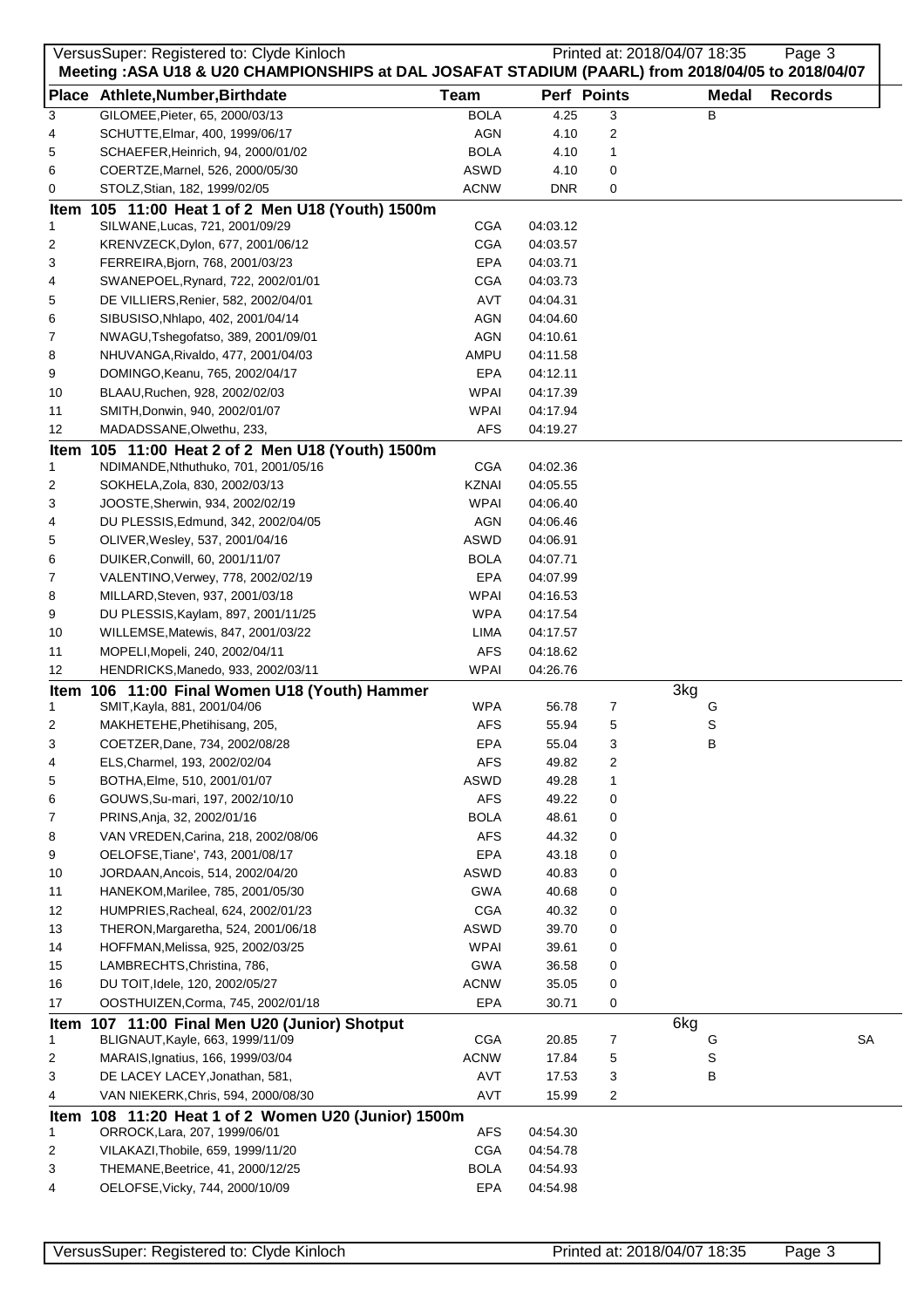|    | VersusSuper: Registered to: Clyde Kinloch                                                          |             |            |             | Printed at: 2018/04/07 18:35 | Page 4         |
|----|----------------------------------------------------------------------------------------------------|-------------|------------|-------------|------------------------------|----------------|
|    | Meeting : ASA U18 & U20 CHAMPIONSHIPS at DAL JOSAFAT STADIUM (PAARL) from 2018/04/05 to 2018/04/07 |             |            | Perf Points |                              |                |
|    | Place Athlete, Number, Birthdate                                                                   | <b>Team</b> |            |             | Medal                        | <b>Records</b> |
| 5  | DU PLESSIS, Channah, 192, 1999/07/20                                                               | <b>AFS</b>  | 04:57.30   |             |                              |                |
| 6  | HAYES, Bea, 13, 2000/06/02                                                                         | BOLA        | 04:57.56   |             |                              |                |
| 7  | VAN DER MERWE, Zelda, 213,                                                                         | <b>AFS</b>  | 04:57.86   |             |                              |                |
| 8  | LEPHAILA, Mamosuwe, 202, 1999/06/19                                                                | <b>AFS</b>  | 05:07.91   |             |                              |                |
| 0  | DUMISA, Sisanda, 268, 2000/08/23                                                                   | <b>AGN</b>  | <b>DNR</b> |             |                              |                |
|    | Item 108 11:20 Heat 2 of 2 Women U20 (Junior) 1500m                                                |             |            |             |                              |                |
| 1  | BELING, Tyler, 189, 1999/08/24                                                                     | AFS         | 04:43.27   |             |                              |                |
| 2  | DREYER, Odette, 118, 1999/01/01                                                                    | <b>ACNW</b> | 04:43.32   |             |                              |                |
| 3  | WEITSZ, Simonay, 329, 1999/04/26                                                                   | AGN         | 04:43.69   |             |                              |                |
| 4  | RAMELA, Lebogang, 645, 2000/04/10                                                                  | <b>CGA</b>  | 04:43.75   |             |                              |                |
| 5  | BOON, Rhode, 568, 2000/07/05                                                                       | AVT         | 04:43.85   |             |                              |                |
| 6  | ROSSOUW, Lara, 33, 1999/03/16                                                                      | BOLA        | 04:45.85   |             |                              |                |
| 7  | VENTER, Lisa, 753, 2000/04/12                                                                      | EPA         | 05:12.26   |             |                              |                |
| 0  | SHANGE, Yandiswa, 35, 2000/06/30                                                                   | <b>BOLA</b> | <b>DNF</b> |             |                              |                |
|    | Item 109 11:30 Final Women U18 (Youth) LongJump                                                    |             |            |             |                              |                |
| 1  | SOLARIN, Esther, 314, 2001/09/12                                                                   | <b>AGN</b>  | 5.96       | 7           | $G + 1.9$                    |                |
| 2  | BASSON, Mieke, 3, 2001/01/09                                                                       | <b>BOLA</b> | 5.81       | 5           | S<br>$+0.7$                  |                |
| 3  | MASHABA, Nolwazi, 439, 2002/01/10                                                                  | AMPU        | 5.80       | 3           | В<br>$+2.4$                  |                |
| 4  | MAKAMBA, Zihle, 286, 2002/02/11                                                                    | <b>AGN</b>  | 5.59       | 2           | $+3.1$                       |                |
| 5  | LOUWRENS, Suneel, 25, 2001/04/12                                                                   | <b>BOLA</b> | 5.56       | 1           | $+1.1$                       |                |
| 6  | LAZARUS, Gabrielle, 877, 2001/06/26                                                                | <b>WPA</b>  | 5.51       | 0           | $-0.3$                       |                |
| 7  | NOLTE, Danielle, 298, 2002/01/11                                                                   | AGN         | 5.50       | 0           | $+0.3$                       |                |
| 8  | SEROKA, Judy, 311, 2002/01/17                                                                      | <b>AGN</b>  | 5.28       | 0           | $+1.3$                       |                |
| 9  | VAN WYK, Karissa, 447, 2001/04/08                                                                  | AMPU        | 5.24       | 0           | $+2.6$                       |                |
| 10 | GROENEWALD, Cora, 198, 2002/01/12                                                                  | <b>AFS</b>  | 5.17       | 0           | $+0.6$                       |                |
| 11 | VAN DAMME, Jenna, 655, 2001/02/01                                                                  | CGA         | 4.87       | 0           | $+0.6$                       |                |
| 0  | XEYI, Rose, 331, 2001/03/16                                                                        | AGN         | <b>NM</b>  | 0           |                              |                |
|    | Item 110 11:40 Heat 1 of 2 Men U20 (Junior) 1500m                                                  |             |            |             |                              |                |
| 1  | MATWEBU, Ngonde, 238, 2000/06/04                                                                   | AFS         | 04:00.48   |             |                              |                |
| 2  | MOKHOMA, Tisetso, 169, 2000/08/05                                                                  | <b>ACNW</b> | 04:00.55   |             |                              |                |
| 3  | SWART, Christopher, 407, 2000/04/19                                                                | AGN         | 04:00.62   |             |                              |                |
| 4  | SILINDILE, Kutwilsiso, 720, 1999/01/17                                                             | <b>CGA</b>  | 04:00.66   |             |                              |                |
| 5  | KOEN, Johan, 362, 2000/06/10                                                                       | AGN         | 04:00.70   |             |                              |                |
| 6  | DE VILLIERS, Robert, 151, 2000/03/04                                                               | <b>ACNW</b> | 04:01.23   |             |                              |                |
| 7  | CHAUMENTON, Maxime, 644, 2000/07/12                                                                | <b>CGA</b>  | 04:01.68   |             |                              |                |
| 8  | FLINK, Carlo, 929, 2000/06/15                                                                      | <b>WPAI</b> | 04:02.48   |             |                              |                |
| 9  | LOMBARD, Rievan, 366, 1999/12/29                                                                   | <b>AGN</b>  | 04:04.15   |             |                              |                |
| 10 | TAU, Johannes, 481, 1999/04/21                                                                     | AMPU        | 04:10.45   |             |                              |                |
| 11 | SIGUBHA, Sifiso, 561, 2000/02/05                                                                   | <b>ATRA</b> | 04:20.06   |             |                              |                |
| 0  | SIAS, Charlton, 95, 1999/05/18                                                                     | <b>BOLA</b> | <b>DNR</b> |             |                              |                |
| 0  | NAZO, Avela, 556, 2000/01/17                                                                       | <b>ATRA</b> | <b>DNF</b> |             |                              |                |
|    | Item 110 11:40 Heat 2 of 2 Men U20 (Junior) 1500m                                                  |             |            |             |                              |                |
| 1  | MALEBANA, Dais, 371, 1999/02/11                                                                    | AGN         | 03:55.57   |             |                              |                |
| 2  | MOLOTSI, Omphile, 380, 2000/02/09                                                                  | <b>AGN</b>  | 03:55.83   |             |                              |                |
| 3  | VITO, Thabo, 727, 1999/02/22                                                                       | <b>CGA</b>  | 03:56.28   |             |                              |                |
| 4  | MUNNIK, Luan, 384, 2000/04/22                                                                      | AGN         | 03:56.91   |             |                              |                |
| 5  | MADUWA, Phelani, 585, 1999/10/29                                                                   | AVT         | 03:57.55   |             |                              |                |
| 6  | MORE, Lehlognolo, 588, 1999/01/11                                                                  | AVT         | 03:57.84   |             |                              |                |
| 7  | MHLANGA, Thapelo, 843, 1999/06/12                                                                  | LIMA        | 04:02.82   |             |                              |                |
| 8  | BEUKES, Caleb, 662, 2000/01/21                                                                     | <b>CGA</b>  | 04:04.85   |             |                              |                |
| 9  | FORTUIN, Ruschin, 930, 2000/03/16                                                                  | <b>WPAI</b> | 04:06.68   |             |                              |                |
|    | ZAMANI, Siyamthanda, 565, 2000/07/15                                                               | <b>ATRA</b> |            |             |                              |                |
| 10 |                                                                                                    |             | 04:14.75   |             |                              |                |
| 0  | VAN ROOY, Christo, 943, 2000/04/22                                                                 | <b>WPAI</b> | <b>DNR</b> |             |                              |                |
| 0  | VAN ROOY, Christo, 106, 2000/05/25                                                                 | <b>BOLA</b> | <b>DNR</b> |             |                              |                |
| 0  | OOSTHUIZEN, Ronen, 507, 2000/10/19                                                                 | ANWN        | <b>DNR</b> |             |                              |                |
| 0  | SODINGA, Bango, 562, 2000/06/10                                                                    | <b>ATRA</b> | <b>DNF</b> |             |                              |                |
|    | Item 111 12:15 Final Women U18 (Youth) 400m                                                        |             |            |             |                              |                |
| 1  | HATTING, Carla, 622, 2001/10/10                                                                    | <b>CGA</b>  | 0:54.47    | 7           | G                            |                |
| 2  | NAUDE, Amy, 805, 2002/01/07                                                                        | <b>KZNA</b> | 0:55.17    | 5           | S                            |                |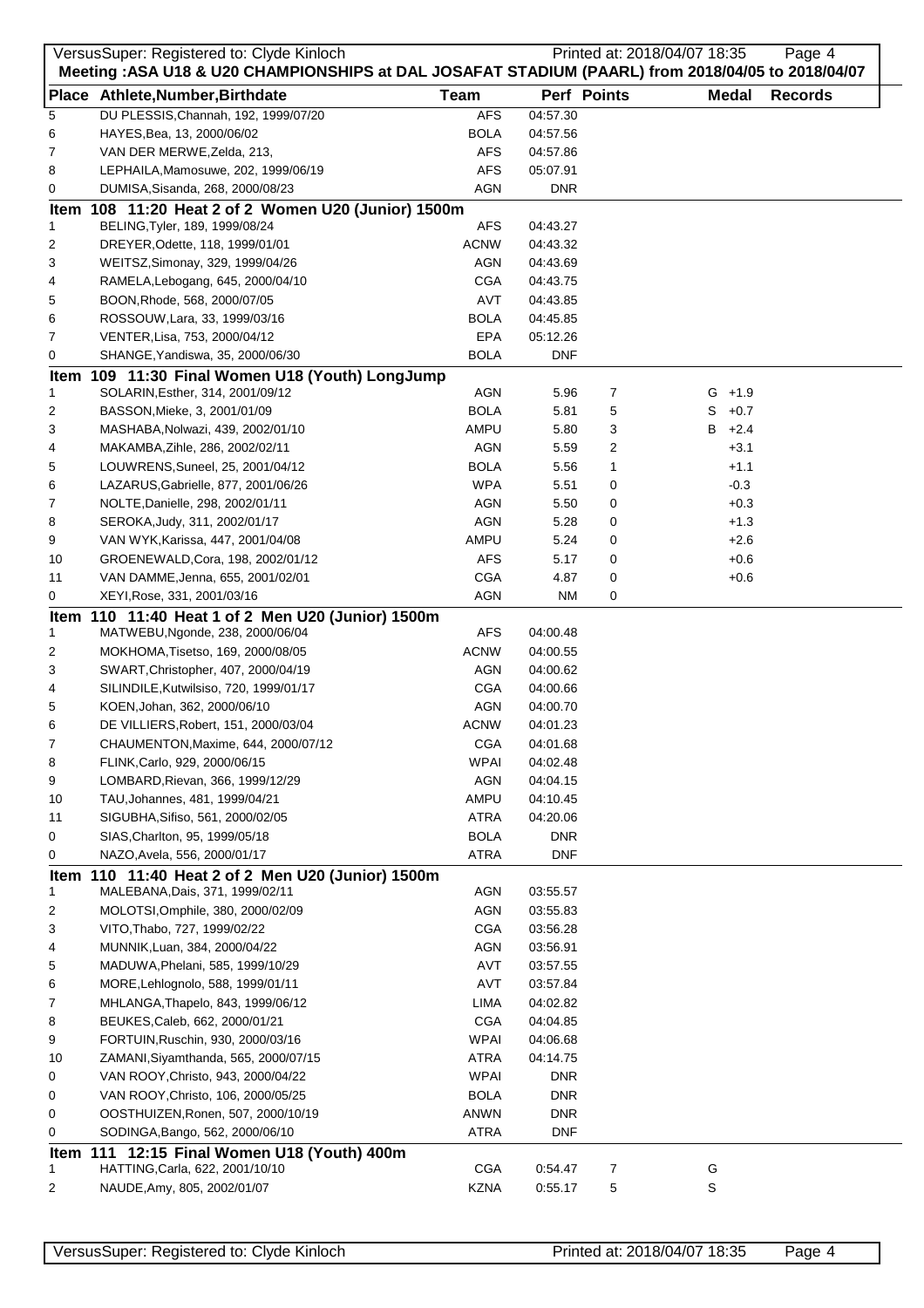|              | VersusSuper: Registered to: Clyde Kinloch                                                                                              |              |            |                | Printed at: 2018/04/07 18:35 | Page 5         |
|--------------|----------------------------------------------------------------------------------------------------------------------------------------|--------------|------------|----------------|------------------------------|----------------|
|              | Meeting : ASA U18 & U20 CHAMPIONSHIPS at DAL JOSAFAT STADIUM (PAARL) from 2018/04/05 to 2018/04/07<br>Place Athlete, Number, Birthdate | <b>Team</b>  |            | Perf Points    | <b>Medal</b>                 | <b>Records</b> |
| 3            | VELDTMAN, Mathabo, 326, 2001/02/09                                                                                                     | <b>AGN</b>   | 0:55.56    | 3              | В                            |                |
| 4            | BURGESS, Suzie, 261, 2001/11/12                                                                                                        | AGN          | 0:56.69    | $\overline{c}$ |                              |                |
|              |                                                                                                                                        | <b>AGN</b>   |            |                |                              |                |
| 5            | STRYDOM, Danica, 317, 2001/05/22                                                                                                       |              | 0:56.73    | 1              |                              |                |
| 6            | MBATHA, Sesimphiwe, 288, 2001/03/11                                                                                                    | <b>AGN</b>   | 0:57.95    | 0              |                              |                |
| 7            | STRYDOM, Angelique, 316, 2002/02/01                                                                                                    | <b>AGN</b>   | 0:58.49    | 0              |                              |                |
| 0            | BURGER, Lilica, 115, 2002/10/31                                                                                                        | <b>ACNW</b>  | <b>DNR</b> | 0              |                              |                |
|              | Item 112 12:25 Final Men U18 (Youth) 400m                                                                                              |              |            |                |                              |                |
| 1            | WEBER, Jayson, 920, 2001/01/01                                                                                                         | <b>WPA</b>   | 0:46.71    | 7              | G                            |                |
| 2            | GORA, Lindokuhle, 348, 2001/01/31                                                                                                      | AGN          | 0:47.28    | 5              | S                            |                |
| 3            | SEECA, David, 715, 2001/03/22                                                                                                          | <b>CGA</b>   | 0:47.76    | 3              | в                            |                |
| 4            | GOUWS, Josua, 349, 2001/11/26                                                                                                          | <b>AGN</b>   | 0:47.89    | 2              |                              |                |
| 5            | KASIMBINGUE, Evandere, 857,                                                                                                            | <b>NWCA</b>  | 0:47.92    | 1              |                              |                |
| 6            | TITUS, Elrich, 918, 2001/06/27                                                                                                         | <b>WPA</b>   | 0:48.21    | 0              |                              |                |
| 7            | NORTJE, Matt, 388, 2002/02/02                                                                                                          | AGN          | 0:48.77    | 0              |                              |                |
| 8            | ENOCK, Carlin, 671, 2001/02/23                                                                                                         | <b>CGA</b>   | 1:03.09    | 0              |                              |                |
|              | Item 113 12:35 Final Women U20 (Junior) 400m                                                                                           |              |            |                |                              |                |
| 1            | VILJOEN, Marlie, 328, 2000/08/01                                                                                                       | <b>AGN</b>   | 0:54.33    | 7              | G                            |                |
| 2            | GIBBON, Nicola, 272, 2000/10/09                                                                                                        | <b>AGN</b>   | 0:54.67    | 5              | S                            |                |
| 3            | VERCUIEL, Juli, 889, 2000/01/25                                                                                                        | <b>WPA</b>   | 0:55.39    | 3              | в                            |                |
| 4            | SANDER, Carien, 208, 1999/02/15                                                                                                        | <b>AFS</b>   | 0:55.76    | 2              |                              |                |
| 5            | KELLERMAN, Liza, 625, 1999/09/16                                                                                                       | <b>CGA</b>   | 0:56.18    | 1              |                              |                |
| 6            | LOMBAARD, Bellanca, 135, 1999/07/26                                                                                                    | <b>ACNW</b>  | 0:57.28    | 0              |                              |                |
| 7            | JACOBS, Louna, 199, 2000/11/09                                                                                                         | <b>AFS</b>   | 0:57.66    | 0              |                              |                |
| 8            | AHRENS, Kirsten, 827, 2000/06/18                                                                                                       | <b>KZNAI</b> | 0:57.99    | 0              |                              |                |
|              | Item 114 12:45 Final Men U20 (Junior) 400m                                                                                             |              |            |                |                              |                |
| 1            | SOKHWAKHANA, Zazini, 404,                                                                                                              | <b>AGN</b>   | 0:45.86    | 7              | G                            |                |
| 2            | LOUW, Gabriel, 681, 1999/02/18                                                                                                         | <b>CGA</b>   | 0:46.43    | 5              | S                            |                |
| 3            | MEINTJES, Benu, 791, 2000/02/18                                                                                                        | <b>GWA</b>   | 0:47.57    | 3              | в                            |                |
| 4            |                                                                                                                                        | <b>WPA</b>   | 0:47.87    | 2              |                              |                |
|              | PETERSEN, Ashraf, 911, 1999/07/30                                                                                                      |              |            |                |                              |                |
| 5            | PENNELS, Qunintin, 393, 1999/04/21                                                                                                     | <b>AGN</b>   | 0:48.13    | 1              |                              |                |
| 6            | JONKER, Gert, 674, 2000/06/18                                                                                                          | <b>CGA</b>   | 0:48.15    | 0              |                              |                |
| 7            | MATLALA, Frans, 691, 2000/04/15                                                                                                        | <b>CGA</b>   | 0:48.40    | 0              |                              |                |
| 0            | DE JONGH, Ruan, 668, 2000/02/17                                                                                                        | <b>CGA</b>   | <b>DNR</b> | 0              |                              |                |
|              | Item 115 15:00 Final Women U20 (Junior) Hammer                                                                                         |              |            |                | 4kg                          |                |
| $\mathbf{1}$ | VAN DER WALT, Tharina, 215,                                                                                                            | <b>AFS</b>   | 56.37      | 7              | G                            |                |
| 2            | LEONARD, Tamlynn, 134, 1999/06/21                                                                                                      | <b>ACNW</b>  | 52.10      | 5              | S                            |                |
| 3            | GREYLING, Marinda, 273, 1999/06/04                                                                                                     | <b>AGN</b>   | 50.58      | 3              | в                            |                |
| 4            | FOURIE, Lizelle, 619, 1999/01/15                                                                                                       | <b>CGA</b>   | 50.38      | 2              |                              |                |
| 5            | BOSHOFF, Skye, 6, 2000/03/08                                                                                                           | <b>BOLA</b>  | 44.99      | 1              |                              |                |
| 6            | HULSMANN, Monika, 874, 1999/04/12                                                                                                      | <b>WPA</b>   | 43.69      | 0              |                              |                |
| 7            | LAMBRECHTS, Karlene, 23, 1999/01/13                                                                                                    | <b>BOLA</b>  | 41.83      | 0              |                              |                |
| 8            | VERSLUIS, Elzette, 46, 2000/08/07                                                                                                      | <b>BOLA</b>  | 41.07      | 0              |                              |                |
| 9            | VAN DYK, Marizel, 216, 2000/08/17                                                                                                      | <b>AFS</b>   | 37.38      | 0              |                              |                |
| 10           | BOTHA, Mariza, 190, 2000/01/11                                                                                                         | <b>AFS</b>   | 37.01      | 0              |                              |                |
|              | Item 116 15:00 Final Men U18 (Youth) Shotput                                                                                           |              |            |                | 5kg                          |                |
| 1            | POTGIETER, Lohan, 395, 2001/09/12                                                                                                      | <b>AGN</b>   | 20.16      | 7              | G                            |                |
| 2            | KRUGER, Hannes, 231, 2001/04/12                                                                                                        | <b>AFS</b>   | 17.93      | 5              | S                            |                |
| 3            | KRUGER, Douw, 455, 2002/09/29                                                                                                          | AMPU         | 17.58      | 3              | в                            |                |
| 4            | LOMBARD, Aaron, 550, 2001/05/15                                                                                                        | <b>ATRA</b>  | 17.13      | 2              |                              |                |
| 5            | TERBLANCHE, Tony, 592, 2001/01/07                                                                                                      | <b>AVT</b>   | 15.61      | 1              |                              |                |
| 6            | SWANEPOEL, Wynand, 250, 2002/06/18                                                                                                     | <b>AFS</b>   | 15.50      | 0              |                              |                |
| 7            | NAUDE, Divan, 170, 2001/04/11                                                                                                          | <b>ACNW</b>  | 15.17      | 0              |                              |                |
| 8            | BEAUZEC, Morne, 756, 2001/04/01                                                                                                        | <b>EPA</b>   | 15.14      | 0              |                              |                |
| 9            | BREEDT, Tjaard, 337, 2001/01/06                                                                                                        | <b>AGN</b>   | 14.04      | 0              |                              |                |
| 0            | PRINSLOO, Francois, 89, 2001/11/11                                                                                                     | <b>BOLA</b>  | <b>NM</b>  | 0              |                              |                |
|              |                                                                                                                                        |              |            |                |                              |                |
|              | Item 117 15:00 Final Men U18 (Youth) LongJump                                                                                          |              |            |                |                              |                |
| 1            | TITO, Jason, 409, 2002/02/10                                                                                                           | <b>AGN</b>   | 7.21       | 6              | $G - 2.1$                    |                |
| 2            | MIYA, Sifiso, 376, 2001/06/01                                                                                                          | <b>AGN</b>   | 7.21       | 4              | $S - 2.3$                    |                |
| 3            | MASWANGANYO, Phatutshedzo, 373,                                                                                                        | <b>AGN</b>   | 7.14       | 3              | $B - 2.4$                    |                |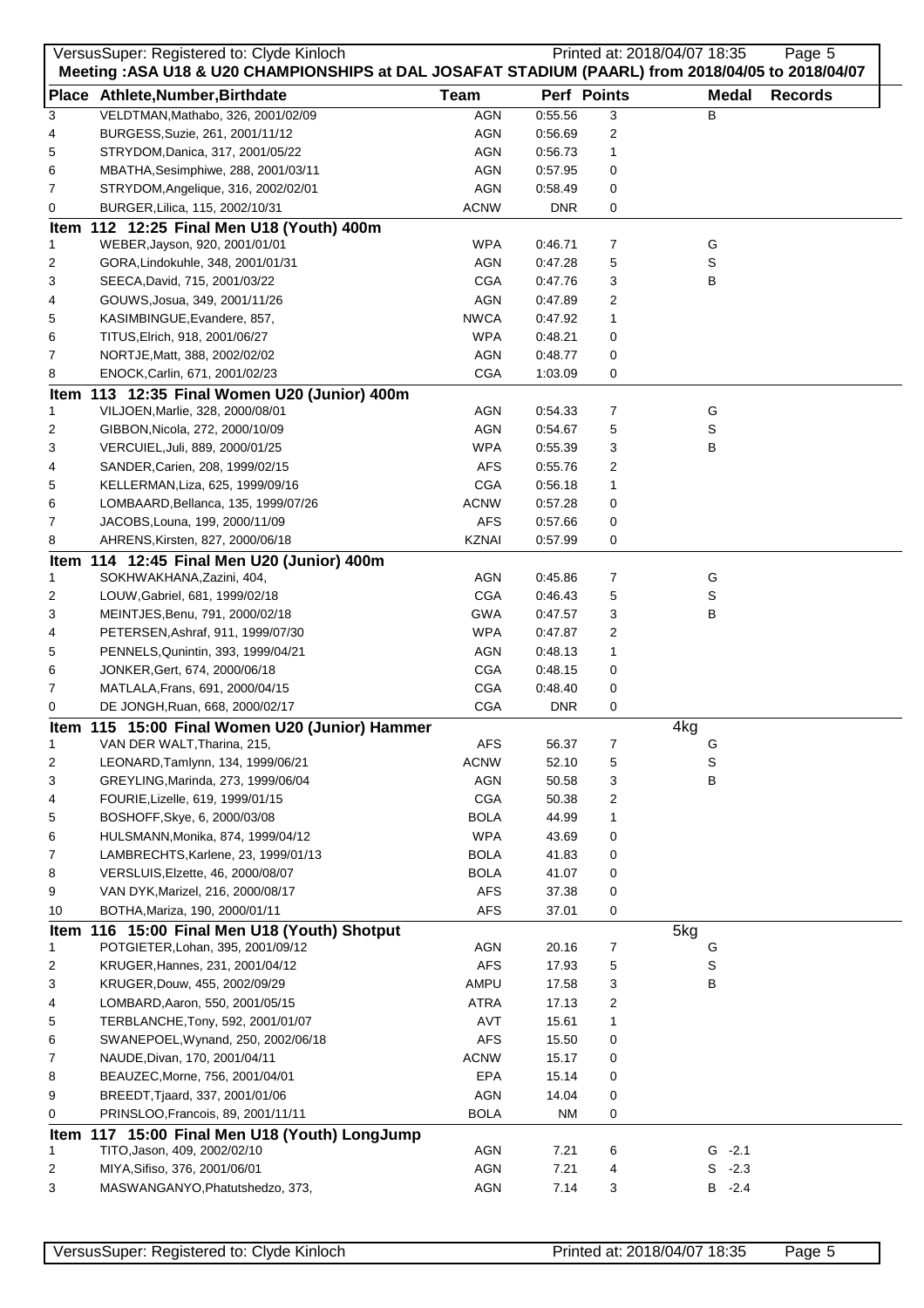|      | VersusSuper: Registered to: Clyde Kinloch<br>Meeting : ASA U18 & U20 CHAMPIONSHIPS at DAL JOSAFAT STADIUM (PAARL) from 2018/04/05 to 2018/04/07 |              |            |                | Printed at: 2018/04/07 18:35 | Page 6         |
|------|-------------------------------------------------------------------------------------------------------------------------------------------------|--------------|------------|----------------|------------------------------|----------------|
|      | Place Athlete, Number, Birthdate                                                                                                                | <b>Team</b>  |            | Perf Points    | <b>Medal</b>                 | <b>Records</b> |
| 4    | MIYA, Tebogo, 695, 2001/01/09                                                                                                                   | <b>CGA</b>   | 6.99       | $\overline{c}$ | $-1.6$                       |                |
| 5    | FAROA, Tristan, 62, 2001/05/15                                                                                                                  | <b>BOLA</b>  | 6.82       | $\mathbf{1}$   | $-2.0$                       |                |
| 6    | NJABULO, Temilton, 478, 2001/11/05                                                                                                              | AMPU         | 6.68       | 0              | $-1.7$                       |                |
| 7    | SWART, Adrian, 100, 2002/05/28                                                                                                                  | <b>BOLA</b>  | 6.65       | 0              | $-2.4$                       |                |
| 8    | MTSHALI, Bayanda, 383, 2001/04/17                                                                                                               | <b>AGN</b>   | 6.61       | 0              | $-0.6$                       |                |
| 9    | MUWAYI, Banele, 472, 2002/08/08                                                                                                                 | AMPU         | 6.43       | 0              | $+0.2$                       |                |
| 10   | RYAN, Ashton, 914, 2001/01/24                                                                                                                   | <b>WPA</b>   | 6.42       | 0              | $-1.3$                       |                |
| 11   | MAREE, Iwan, 167, 2001/06/02                                                                                                                    | <b>ACNW</b>  | 6.39       | 0              | $-2.9$                       |                |
| 12   | NEPGEN, Donovan, 171, 2001/01/01                                                                                                                | <b>ACNW</b>  | 6.32       | 0              | $-1.3$                       |                |
| 13   | NYATHIKAZI, Lindani, 479, 2001/03/27                                                                                                            | AMPU         | 6.28       | 0              | $-2.3$                       |                |
|      |                                                                                                                                                 | <b>EPAI</b>  | 6.10       |                | $-2.9$                       |                |
| 14   | SWITZ, Prelavian, 783, 2001/03/20                                                                                                               | ASWD         |            | 0              |                              |                |
| 15   | HUMAN, Du-wayne, 530, 2001/07/22                                                                                                                | AMPU         | 6.04       | 0              | $+0.1$                       |                |
| 16   | THAESIA, Theboho, 482, 2002/04/03                                                                                                               |              | 5.93       | 0              | $-2.1$                       |                |
| 17   | BRITS, Diwan, 664, 2001/02/26                                                                                                                   | <b>CGA</b>   | 4.61       | 0              | $-3.0$                       |                |
| 0    | KGALA, Thato, 584, 2002/01/14                                                                                                                   | <b>AVT</b>   | <b>DNR</b> | 0              |                              |                |
|      | Item 118 15:45 Final Women U18 (Youth) 1500m                                                                                                    |              |            |                |                              |                |
| 1    | LOUW, Nicole, 203, 2001/07/26                                                                                                                   | AFS          | 04:24.77   | 7              | G                            |                |
| 2    | BLAKE, Lee-anne, 258, 2001/01/14                                                                                                                | AGN          | 04:26.80   | 5              | S                            |                |
| 3    | PRINSLOO, Carmi, 303, 2002/01/31                                                                                                                | <b>AGN</b>   | 04:27.22   | 3              | В                            |                |
| 4    | ROELOFSE, Lyndi, 646, 2001/04/30                                                                                                                | <b>CGA</b>   | 04:33.58   | 2              |                              |                |
| 5    | AUCAMP, Johne, 257, 2002/10/25                                                                                                                  | <b>AGN</b>   | 04:39.67   | 1              |                              |                |
| 6    | MESHAM, Alexa, 878, 2002/11/07                                                                                                                  | <b>WPA</b>   | 04:41.45   | 0              |                              |                |
| 7    | HOBOLESHE, Avile, 542, 2002/03/07                                                                                                               | <b>ATRA</b>  | 04:41.81   | 0              |                              |                |
| 8    | MASHISHI, Dipuo, 633, 2001/10/02                                                                                                                | <b>CGA</b>   | 04:43.08   | 0              |                              |                |
| 9    | DIXON, Chante, 616, 2002/03/05                                                                                                                  | <b>CGA</b>   | 04:47.44   | 0              |                              |                |
| 10   | JORDAAN, Alme, 16, 2002/05/05                                                                                                                   | <b>BOLA</b>  | 04:50.14   | 0              |                              |                |
| 11   | NQIUMASHE, Athemba, 879, 2001/11/25                                                                                                             | <b>WPA</b>   | 04:51.56   | 0              |                              |                |
| 12   | GIBBS, Kia, 872, 2001/12/09                                                                                                                     | <b>WPA</b>   | 05:03.85   | 0              |                              |                |
| 13   | MANYAMA, Zimbini, 544, 2002/01/05                                                                                                               | <b>ATRA</b>  | 05:17.47   | 0              |                              |                |
|      | Item 119 15:55 Final Men U18 (Youth) 1500m                                                                                                      |              |            |                |                              |                |
| 1    | NDIMANDE, Nthuthuko, 701, 2001/05/16                                                                                                            | <b>CGA</b>   | 03:54.29   | 7              | G                            |                |
| 2    | KRENVZECK, Dylon, 677, 2001/06/12                                                                                                               | <b>CGA</b>   | 03:56.08   | 5              | S                            |                |
| 3    | SILWANE, Lucas, 721, 2001/09/29                                                                                                                 | <b>CGA</b>   | 03:58.95   | 3              | В                            |                |
| 4    | FERREIRA, Bjorn, 768, 2001/03/23                                                                                                                | EPA          | 03:59.82   | $\overline{2}$ |                              |                |
| 5    | SWANEPOEL, Rynard, 722, 2002/01/01                                                                                                              | <b>CGA</b>   | 04:00.16   | 1              |                              |                |
| 6    | SOKHELA, Zola, 830, 2002/03/13                                                                                                                  | <b>KZNAI</b> | 04:04.07   | 0              |                              |                |
| 7    | JOOSTE, Sherwin, 934, 2002/02/19                                                                                                                | <b>WPAI</b>  | 04:04.78   | 0              |                              |                |
| 8    | SIBUSISO, Nhlapo, 402, 2001/04/14                                                                                                               | AGN          | 04:05.45   | 0              |                              |                |
| 9    | DU PLESSIS, Edmund, 342, 2002/04/05                                                                                                             | AGN          | 04:08.12   | 0              |                              |                |
| 10   | DE VILLIERS, Renier, 582, 2002/04/01                                                                                                            | AVT          | 04:10.25   | 0              |                              |                |
| 0    | DUIKER, Conwill, 60, 2001/11/07                                                                                                                 | <b>BOLA</b>  | <b>DNR</b> | 0              |                              |                |
| 0    | OLIVER, Wesley, 537, 2001/04/16                                                                                                                 | ASWD         | DNR.       | 0              |                              |                |
| Item | 120 16:05 Final Women U20 (Junior) 1500m                                                                                                        |              |            |                |                              |                |
| 1    | BELING, Tyler, 189, 1999/08/24                                                                                                                  | <b>AFS</b>   | 04:28.87   | 7              | G                            |                |
| 2    | WEITSZ, Simonay, 329, 1999/04/26                                                                                                                | AGN          | 04:32.78   | 5              | S                            |                |
| 3    | VILAKAZI, Thobile, 659, 1999/11/20                                                                                                              | <b>CGA</b>   | 04:34.27   | 3              | в                            |                |
| 4    | DREYER, Odette, 118, 1999/01/01                                                                                                                 | <b>ACNW</b>  | 04:38.19   | 2              |                              |                |
| 5    | BOON, Rhode, 568, 2000/07/05                                                                                                                    | <b>AVT</b>   | 04:39.50   | 1              |                              |                |
| 6    | ROSSOUW, Lara, 33, 1999/03/16                                                                                                                   | <b>BOLA</b>  | 04:39.75   | 0              |                              |                |
| 7    | ORROCK, Lara, 207, 1999/06/01                                                                                                                   | <b>AFS</b>   | 04:40.35   | 0              |                              |                |
| 8    | OELOFSE, Vicky, 744, 2000/10/09                                                                                                                 | EPA          | 04:45.79   | 0              |                              |                |
|      |                                                                                                                                                 |              |            |                |                              |                |
| 9    | RAMELA, Lebogang, 645, 2000/04/10                                                                                                               | <b>CGA</b>   | 04:50.37   | 0              |                              |                |
| 10   | THEMANE, Beetrice, 41, 2000/12/25                                                                                                               | <b>BOLA</b>  | 04:56.27   | 0              |                              |                |
| 11   | HAYES, Bea, 13, 2000/06/02                                                                                                                      | <b>BOLA</b>  | 05:01.26   | 0              |                              |                |
| 12   | DU PLESSIS, Channah, 192, 1999/07/20                                                                                                            | <b>AFS</b>   | 05:01.82   | 0              |                              |                |
|      | Item 121 16:15 Final Men U20 (Junior) 1500m                                                                                                     |              |            |                |                              |                |
| 1    | MALEBANA, Dais, 371, 1999/02/11                                                                                                                 | AGN          | 03:48.32   | 7              | G                            |                |
| 2    | MOLOTSI, Omphile, 380, 2000/02/09                                                                                                               | AGN          | 03:50.44   | 5              | S                            |                |
| 3    | SILINDILE, Kutwilsiso, 720, 1999/01/17                                                                                                          | <b>CGA</b>   | 03:51.47   | 3              | В                            |                |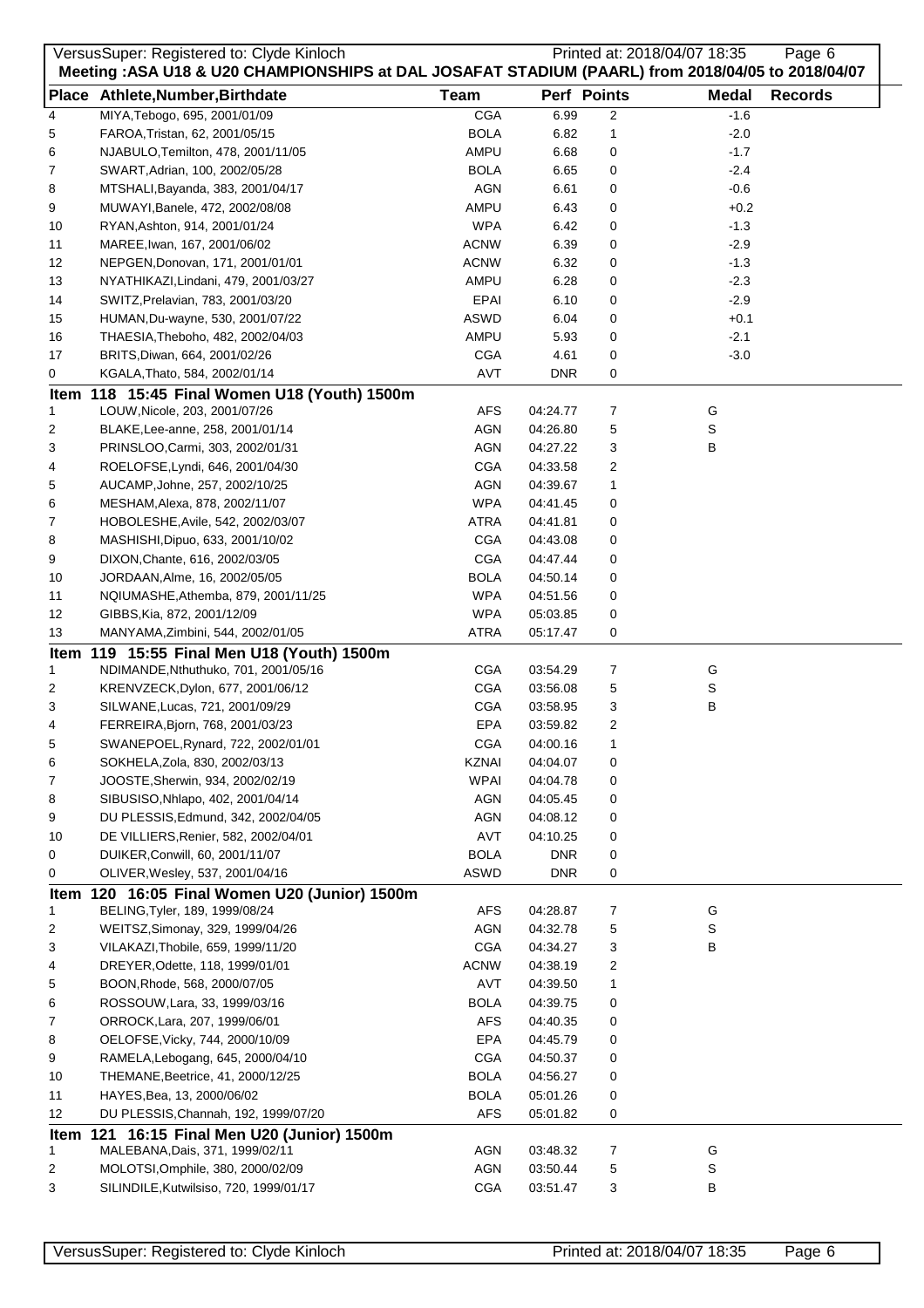|    | VersusSuper: Registered to: Clyde Kinloch<br>Meeting : ASA U18 & U20 CHAMPIONSHIPS at DAL JOSAFAT STADIUM (PAARL) from 2018/04/05 to 2018/04/07 |              |                             |                | Printed at: 2018/04/07 18:35 |           | Page 7         |
|----|-------------------------------------------------------------------------------------------------------------------------------------------------|--------------|-----------------------------|----------------|------------------------------|-----------|----------------|
|    | Place Athlete, Number, Birthdate                                                                                                                | <b>Team</b>  |                             | Perf Points    | <b>Medal</b>                 |           | <b>Records</b> |
| 4  | MUNNIK, Luan, 384, 2000/04/22                                                                                                                   | <b>AGN</b>   | 03:52.17                    | $\overline{2}$ |                              |           |                |
| 5  | SWART, Christopher, 407, 2000/04/19                                                                                                             | AGN          | 03:53.07                    | 1              |                              |           |                |
| 6  | MORE, Lehlognolo, 588, 1999/01/11                                                                                                               | <b>AVT</b>   | 03:56.61                    | 0              |                              |           |                |
| 7  | MOKHOMA, Tisetso, 169, 2000/08/05                                                                                                               | <b>ACNW</b>  | 03:57.54                    | 0              |                              |           |                |
| 8  | MATWEBU, Ngonde, 238, 2000/06/04                                                                                                                | AFS          | 03:58.95                    | 0              |                              |           |                |
| 9  | VITO, Thabo, 727, 1999/02/22                                                                                                                    | <b>CGA</b>   | 03:59.53                    | 0              |                              |           |                |
| 10 | KOEN, Johan, 362, 2000/06/10                                                                                                                    | <b>AGN</b>   | 04:00.25                    | 0              |                              |           |                |
| 11 | DE VILLIERS, Robert, 151, 2000/03/04                                                                                                            | <b>ACNW</b>  | 04:01.56                    | 0              |                              |           |                |
| 12 | MADUWA, Phelani, 585, 1999/10/29                                                                                                                | AVT          | 04:01.87                    | 0              |                              |           |                |
|    | Item 122 16:30 Final Women U18 (Youth) 200m                                                                                                     |              |                             |                | $-2.4$                       |           |                |
| 1  | VAN DER MERWE, Nicola, 494,                                                                                                                     | ANWN         | 24.83                       | 7              | G                            |           |                |
| 2  | LOOTS, Marzaan, 283, 2001/06/25                                                                                                                 | AGN          | 25.14                       | 5              | S                            |           |                |
| 3  | JANSE VAN RENSBURG, Shere, 576,                                                                                                                 | AVT          | 25.16                       | 3              | в                            |           |                |
| 4  | MOFFOME, Michelle, 290, 2001/08/20                                                                                                              | <b>AGN</b>   | 25.41                       | 2              |                              |           |                |
| 5  | BOMPASS, Jessica, 795, 2001/04/18                                                                                                               | <b>KZNA</b>  | 25.48                       | 1              |                              |           |                |
| 6  | LOUW, Katinka, 24, 2002/01/13                                                                                                                   | <b>BOLA</b>  | 25.71                       | 0              |                              |           |                |
| 7  | WAIT, Saskia, 754, 2001/12/07                                                                                                                   | EPA          | 26.22                       | 0              |                              |           |                |
| 0  | VAN DEN BERGH, Kayla, 139,                                                                                                                      |              | <b>ADNRYMedical certifi</b> | 0              |                              |           |                |
|    | Item 123 16:30 Final Men U20 (Junior) Hammer                                                                                                    |              |                             |                | 6kg                          |           |                |
| 1  | SCHULTZ, Jc, 179, 1999/02/13                                                                                                                    | <b>ACNW</b>  | 66.30                       | 7              | G                            |           |                |
| 2  | KBOKANE, Cedric, 230, 2000/06/06                                                                                                                | <b>AFS</b>   | 60.37                       | 5              | S                            |           |                |
| 3  | DU PLESSIS, Hanno, 527, 2000/03/22                                                                                                              | ASWD         | 60.27                       | 3              | В                            |           |                |
| 4  | HAVINGA, James, 227, 2000/09/27                                                                                                                 | <b>AFS</b>   | 57.66                       | 2              |                              |           |                |
| 5  | THIART, Corne, 917, 1999/01/14                                                                                                                  | <b>WPA</b>   | 57.50                       | 1              |                              |           |                |
| 6  | NEL, Dante, 774, 1999/11/09                                                                                                                     | EPA          | 51.86                       | 0              |                              |           |                |
| 7  | HAVENGA, Eric, 67, 2000/06/14                                                                                                                   | <b>BOLA</b>  | 48.61                       | 0              |                              |           |                |
| 0  | BRUWER, Ludwig, 55, 2000/03/02                                                                                                                  | <b>BOLA</b>  | <b>DNR</b>                  | 0              |                              |           |                |
|    | Item 124 16:30 Final Men U20 (Junior) LongJump                                                                                                  |              |                             |                |                              |           |                |
| 1  | PEDRO, Aaron, 708, 1999/02/10                                                                                                                   | <b>CGA</b>   | 7.42                        | 7              |                              | $G + 2.2$ |                |
| 2  | LE ROUX, Christi, 363, 2000/03/16                                                                                                               | <b>AGN</b>   | 7.23                        | 5              |                              | $S + 3.9$ |                |
| 3  | PIETERSE, Muller, 177, 1999/01/11                                                                                                               | <b>ACNW</b>  | 7.16                        | 3              | B                            | $+1.3$    |                |
| 4  | GAUCHE, Luke, 347, 2000/01/27                                                                                                                   | <b>AGN</b>   | 7.14                        | 2              |                              | $+4.3$    |                |
| 5  | SASMAN, Bevan, 915, 1999/01/09                                                                                                                  | <b>WPA</b>   | 7.01                        | 1              |                              | $+1.4$    |                |
| 6  | MASEEMA, Tebogo, 687, 2000/02/17                                                                                                                | <b>CGA</b>   | 6.98                        | 0              |                              |           |                |
| 7  | NYATHI, Siyabonga, 390, 1999/07/25                                                                                                              | AGN          | 6.88                        | 0              |                              | $+3.7$    |                |
| 8  | KUBAYI, Sibusiso, 457, 2000/08/17                                                                                                               | AMPU         | 6.86                        | 0              |                              | $+3.8$    |                |
| 9  | PARKER, Tashriq, 910, 2000/05/07                                                                                                                | <b>WPA</b>   | 6.74                        | 0              |                              | $+2.5$    |                |
| 10 | HANI, Nikithemba, 949, 2000/10/12                                                                                                               | <b>BORA</b>  | 6.60                        | 0              |                              | $+2.5$    |                |
| 11 | ADAMS, Rehane, 49, 1999/03/08                                                                                                                   | <b>BOLA</b>  | 6.58                        | 0              |                              | $+1.1$    |                |
| 12 | WILLIAMS, Caleb, 599, 2000/06/02                                                                                                                | <b>BOLAI</b> | 6.56                        | 0              |                              | $+3.9$    |                |
| 13 | BOTHA, Marcel, 452, 2000/12/22                                                                                                                  | AMPU         | 6.54                        | 0              |                              | $+1.4$    |                |
| 14 | GREEN, Kyle, 901, 1999/01/14                                                                                                                    | <b>WPA</b>   | 6.52                        | 0              |                              | $+1.8$    |                |
| 15 | DAVIDS, Carvin, 453, 2000/05/09                                                                                                                 | AMPU         | 6.39                        | 0              |                              | $+2.9$    |                |
| 16 | JACOBS, Avolina, 673, 2000/06/25                                                                                                                | <b>CGA</b>   | 6.37                        | 0              |                              | $+2.0$    |                |
| 17 | VAN VUUREN, Maruis, 726,                                                                                                                        | <b>CGA</b>   | 6.04                        | 0              |                              | $+2.0$    |                |
|    | Item 125 16:30 Final Women U18 (Youth) Shotput                                                                                                  |              |                             |                | 3kg                          |           |                |
| 1  | ROETS, Dane, 647, 2002/01/16                                                                                                                    | CGA          | 16.89                       | 7              | G                            |           |                |
| 2  | FERREIRA, Nicole, 737, 2001/08/21                                                                                                               | EPA          | 15.29                       | 5              | S                            |           |                |
| 3  | DE NECKER, Juanita, 571, 2002/07/10                                                                                                             | AVT          | 14.85                       | 3              | В                            |           |                |
| 4  | JV RENSBURG, Danae, 277, 2001/08/07                                                                                                             | <b>AGN</b>   | 14.35                       | 2              |                              |           |                |
| 5  | THERON, Nicola, 319, 2001/04/21                                                                                                                 | <b>AGN</b>   | 14.34                       | 1              |                              |           |                |
| 6  | BOTHA, Elme, 510, 2001/01/07                                                                                                                    | ASWD         | 13.94                       | 0              |                              |           |                |
| 7  | RITCHIE, Britnny, 305, 2002/01/31                                                                                                               | <b>AGN</b>   | 13.28                       | 0              |                              |           |                |
| 8  | DEGLI UMBERTI, Bodine, 265, 2002/01/31                                                                                                          | AGN          | 13.15                       | 0              |                              |           |                |
| 9  | VAN DER WALT, Anzel, 214, 2001/09/06                                                                                                            | <b>AFS</b>   | 12.99                       | 0              |                              |           |                |
| 10 | SULLIVAN, Hana, 38, 2002/01/16                                                                                                                  | <b>BOLA</b>  | 12.94                       | 0              |                              |           |                |
|    | GOUWS, Su-mari, 197, 2002/10/10                                                                                                                 | <b>AFS</b>   |                             |                |                              |           |                |
| 11 |                                                                                                                                                 | <b>GWA</b>   | 12.90<br>12.84              | 0              |                              |           |                |
| 12 | LAMBRECHTS, Christina, 786,                                                                                                                     |              |                             | 0              |                              |           |                |
| 13 | HARRIS, Kayla, 799, 2001/09/17                                                                                                                  | <b>KZNA</b>  | 12.77                       | 0              |                              |           |                |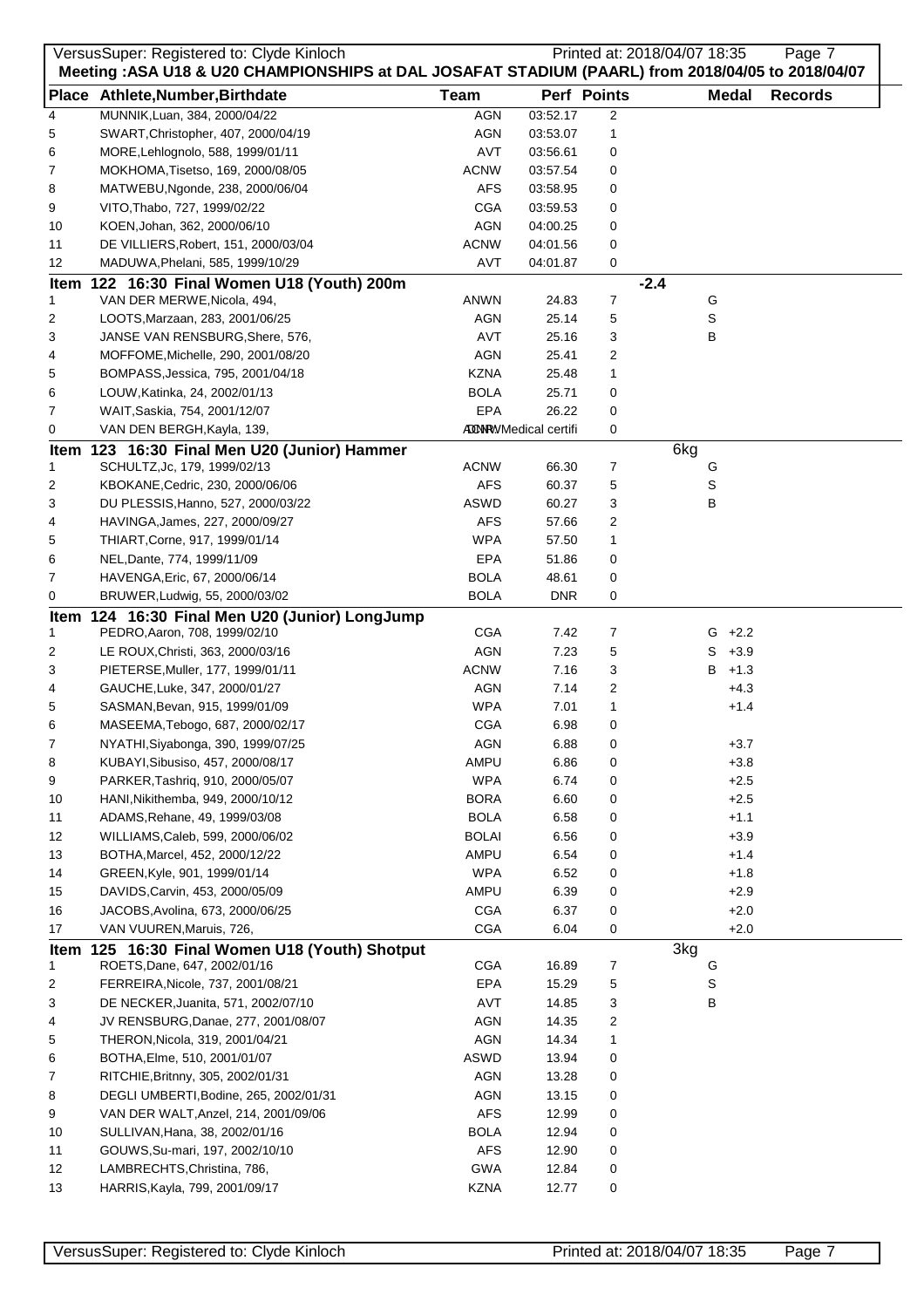|    | VersusSuper: Registered to: Clyde Kinloch<br>Meeting : ASA U18 & U20 CHAMPIONSHIPS at DAL JOSAFAT STADIUM (PAARL) from 2018/04/05 to 2018/04/07 |             |                              |             |        | Printed at: 2018/04/07 18:35 | Page 8         |
|----|-------------------------------------------------------------------------------------------------------------------------------------------------|-------------|------------------------------|-------------|--------|------------------------------|----------------|
|    | Place Athlete, Number, Birthdate                                                                                                                | <b>Team</b> |                              | Perf Points |        | Medal                        | <b>Records</b> |
| 14 | VAN ZYL, Chane, 323, 2002/08/08                                                                                                                 | <b>AGN</b>  | 12.59                        | 0           |        |                              |                |
| 15 | KRUGER, Christine, 435, 2002/02/13                                                                                                              | AMPU        | 12.15                        | 0           |        |                              |                |
| 16 | VAN TONDER, Juanita, 751, 2002/01/03                                                                                                            | EPA         | 11.95                        | 0           |        |                              |                |
| 0  | JACOBS, Saffron, 124, 2001/06/21                                                                                                                |             | DNRNMedical Withdra          | 0           |        |                              |                |
|    | Item 126 16:35 Final Men U18 (Youth) 200m                                                                                                       |             |                              |             | $-1.5$ |                              |                |
| 1  | DAVIDS, Luke, 894, 2001/07/17                                                                                                                   | <b>WPA</b>  | 21.44                        | 7           |        | G                            |                |
| 2  | DAMBILE, Sineshipo, 339, 2002/03/02                                                                                                             | AGN         | 21.50                        | 5           |        | S                            |                |
| 3  | JOHNSON, Elviano, 355, 2002/12/11                                                                                                               | AGN         | 21.68                        | 3           |        | В                            |                |
| 4  | MOHAMMED, Mikaal-il, 379, 2001/06/10                                                                                                            | AGN         | 21.69                        | 2           |        |                              |                |
| 5  | VAN WYK, Jaquin, 792, 2001/06/30                                                                                                                | <b>GWA</b>  | 21.96                        | 1           |        |                              |                |
| 6  | WEBER, Jayson, 920, 2001/01/01                                                                                                                  | <b>WPA</b>  | 22.30                        | 0           |        |                              |                |
| 7  | JOSIAS, Jesse, 904, 2002/03/27                                                                                                                  | WPA         | 22.49                        | 0           |        |                              |                |
| 8  | FOURIE, Regard, 672, 2002/01/05                                                                                                                 | <b>CGA</b>  | 22.95                        | 0           |        |                              |                |
| 1  | Item 127 16:40 Final Women U20 (Junior) 200m<br>KIVIDO, Angel, 200, 2000/02/04                                                                  | <b>AFS</b>  | 25.34                        | 7           | $-3.2$ | G                            |                |
| 2  | VAN HEERDEN, Anja, 888, 1999/12/17                                                                                                              | WPA         | 25.60                        | 5           |        | S                            |                |
| 3  | UNDERHAY, Taylor, 654, 1999/01/16                                                                                                               | CGA         | 25.75                        | 3           |        | В                            |                |
| 4  | STEENKAMP, Melissa, 137, 2000/01/25                                                                                                             | <b>ACNW</b> | 26.00                        | 2           |        |                              |                |
| 5  | MOSIME, Caroline, 293, 2000/02/26                                                                                                               | AGN         | 26.03                        | 1           |        |                              |                |
| 6  | GROENEWALD, Tamzyn, 873,                                                                                                                        | <b>WPA</b>  | 26.22                        | 0           |        |                              |                |
| 7  | JEWASKIEWITZ, Zenobea, 834,                                                                                                                     | LIMA        | 26.58                        | 0           |        |                              |                |
| 0  | KELLERMAN, Simone, 279, 2000/02/07                                                                                                              | <b>AGN</b>  | <b>DNF</b>                   | 0           |        |                              |                |
|    | Item 128 16:45 Final Men U20 (Junior) 200m                                                                                                      |             |                              |             | $-1.0$ |                              |                |
| 1  | DLODLO, Thando, 670, 1999/04/22                                                                                                                 | <b>CGA</b>  | 21.00                        | 7           |        | G                            |                |
| 2  | MATSOSO, Tsebo, 237, 1999/05/27                                                                                                                 | <b>AFS</b>  | 21.22                        | 5           |        | S                            |                |
| 3  | MLENGA, Retshidisitswe, 377,                                                                                                                    | AGN         | 21.43                        | 3           |        | В                            |                |
| 4  | ELS, Ruben, 344, 2000/01/11                                                                                                                     | AGN         | 21.66                        | 2           |        |                              |                |
| 5  | MONARENG, Thembo, 381, 1999/02/14                                                                                                               | AGN         | 21.95                        | 1           |        |                              |                |
| 6  | MEYER, Carl, 693, 1999/01/05                                                                                                                    | <b>CGA</b>  | 22.09                        | 0           |        |                              |                |
| 7  | WASIME, Anayo, 418, 1999/11/08                                                                                                                  | AGN         | 22.41                        | 0           |        |                              |                |
| 8  | JOUBERT, Matthew, 356, 2000/04/24                                                                                                               | <b>AGN</b>  | 22.44                        | 0           |        |                              |                |
|    | Item 129 17:00 Final Women U20 (Junior) 5000m                                                                                                   |             |                              |             |        |                              |                |
| 1  | SHANGE, Yandiswa, 35, 2000/06/30                                                                                                                | BOLA        | 17:10.57                     | 7           |        | G                            |                |
| 2  | MPSHE, Lesego, 294, 1999/09/05                                                                                                                  | <b>AGN</b>  | 17:21.69                     | 5           |        | S                            |                |
| 3  | BELING, Tyler, 189, 1999/08/24                                                                                                                  | AFS         | 17:26.85                     | 3           |        | в                            |                |
| 4  | TYWALANA, Ntombomzi, 547,                                                                                                                       | ATRA        | 17:55.31                     | 2           |        |                              |                |
| 5  | NKUNA, Welma, 642, 2000/03/10                                                                                                                   | <b>CGA</b>  | 18:23.54                     | 1           |        |                              |                |
| 6  | AMON, Thobile, 255, 1999/05/01                                                                                                                  | AGN         | 18:31.16                     | 0           |        |                              |                |
| 7  | GCINA, Nonhlanhla, 797, 1999/04/04                                                                                                              | <b>KZNA</b> | 18:37.43                     | 0           |        |                              |                |
| 8  | VAN EYSSEN, Michelle, 42, 2000/06/06                                                                                                            | <b>BOLA</b> | 19:33.46                     | 0           |        |                              |                |
| 9  | LOMBARD, Este', 437, 2000/05/18                                                                                                                 | AMPU        | 19:36.58                     | 0           |        |                              |                |
| 10 | MANGALA, Katlego, 630, 2000/01/15                                                                                                               | <b>CGA</b>  | 20:26.37                     | 0           |        |                              |                |
| 11 | MATSHALILABGA, Anelsiwa, 634,                                                                                                                   | <b>CGA</b>  | 23:36.78                     | 0           |        |                              |                |
| 0  | DUMISA, Sisanda, 268, 2000/08/23<br>AMON, Thulisile, 256, 1999/05/01                                                                            | AGN         | <b>DNR</b>                   | 0           |        |                              |                |
| 0  |                                                                                                                                                 | AGN         | DNR.                         | 0           |        |                              |                |
| 1  | Item 130 17:25 Final Women U18 (Youth) 4X400m Relay<br>RELAY TEAM, AGN A, , 99999/////                                                          | AGN         | 03:49.97                     | 7           |        | G                            |                |
| 2  | RELAY TEAM, AGN B, , 99999/////                                                                                                                 | AGN         | 03:54.19                     | 5           |        | S                            |                |
| 3  | RELAY TEAM, CGA, , 99999/////                                                                                                                   | CGA         | 04:00.93                     | 3           |        | В                            |                |
| 4  | RELAY TEAM, WPA, , 99999/////                                                                                                                   | <b>WPA</b>  | 04:13.92                     | 2           |        |                              |                |
| 0  | RELAY TEAM, BOLA, , 99999/////                                                                                                                  |             | <b>BiSt</b> : Athletes not w | 0           |        |                              |                |
|    | Item 131 17:40 Final Men U18 (Youth) 4X400m Relay                                                                                               |             |                              |             |        |                              |                |
| 1  | RELAY TEAM, BOLA, , 99999/////                                                                                                                  | <b>BOLA</b> | 03:21.20                     | 7           |        | G                            |                |
| 2  | RELAY TEAM,EPA, , 99999/////                                                                                                                    | EPA         | 03:41.31                     | 5           |        | S                            |                |
| 3  | RELAY TEAM, WPA,, 99999/////                                                                                                                    | <b>WPA</b>  | 03:42.72                     | 3           |        | В                            |                |
| 0  | RELAY TEAM, CGA, , 99999/////                                                                                                                   | <b>CGA</b>  | <b>DNR</b>                   | 0           |        |                              |                |
| 0  | RELAY TEAM, AGN, , 99999/////                                                                                                                   | <b>AGN</b>  | <b>DNR</b>                   | 0           |        |                              |                |
|    | Item 132 17:55 Final Women U20 (Junior) 4X400m Relay                                                                                            |             |                              |             |        |                              |                |
| 1. | RELAY TEAM, AGN, , 99999/////                                                                                                                   | AGN         | 03:48.01                     | 7           |        | G                            |                |
|    |                                                                                                                                                 |             |                              |             |        |                              |                |